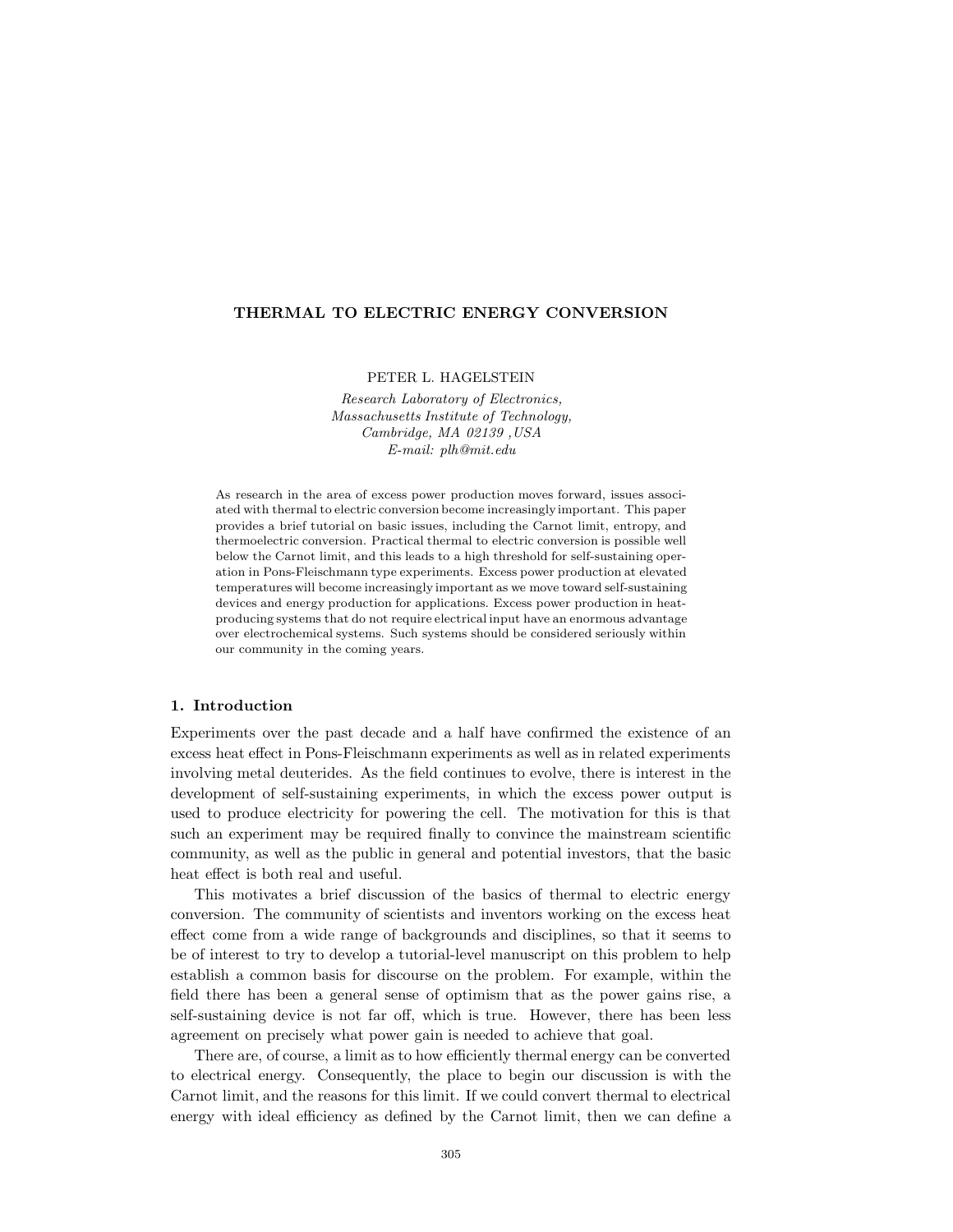power gain requirement for self-sustaining excess heat generation. This power gain is on the order of 4.7 for normal acqueous electrochemical experiments.

Commercially available thermal to electric conversion systems do not achieve conversion efficiencies close to the Carnot limit. Consequently, the power gain required for practical self-sustaining operation are significantly higher. We consider briefly as an example thermal to electric conversion based on thermoelectrics. These arguments lead to the conclusion that we should focus on excess heat generation in metal deuteride systems that operate at elevated temperature, since the conversion efficiency improves significantly.

### **2. The Carnot Limit**

The maximum efficiency possible for thermal to electric conversion is given by the Carnot limit<sup>a</sup>

$$
\eta_C = \frac{T_{hot} - T_{cold}}{T_{hot}} \tag{1}
$$

where T*hot* is the absolute temperature associated with the thermal source, and T*cold* is absolute temperature associated with the heat sink. For example, if we consider a Pons-Fleischmann cell that produces excess heat near the boiling point  $(100<sup>o</sup>$  C), and consider the heat sink to be at room temperature  $(20<sup>o</sup>$  C), then the associated Carnot limit on efficiency is

$$
\eta_C = \frac{80K}{373K} = 21.4\% \tag{2}
$$

The power gain required for self-sufficient operation in this (hypothetical) case would be

$$
\frac{P_{xs}}{P_{in}} = \frac{1}{\eta_C} = 4.66\tag{3}
$$

Power gains as large as this have been discussed in connection with excess heat experiments at ICCF10 and at previous conferences. Hence, self-sustaining operation would ve possible in principle at present if only we were able to convert thermal energy to electric energy at the Carnot limit.

# **3. Entropy**

The Carnot limit derives from arguments about entropy conservation. The notion of entropy was introduced originally in the development of classical thermodynamics as an intrinsic property of thermodynamic systems.<sup>b</sup> The connection between entropy

<sup>&</sup>lt;sup>a</sup>There has been discussion recently in the literature about the possibility of violations of this limit under certain conditions. The eventual development of such systems into practical devices is not anticipated on a timescale relevant to the applications that we consider in this work.

<sup>&</sup>lt;sup>b</sup>The discussion that follows in this section summarizes very briefly arguments given in Hagelstein, Senturia and Orlando<sup>1</sup>.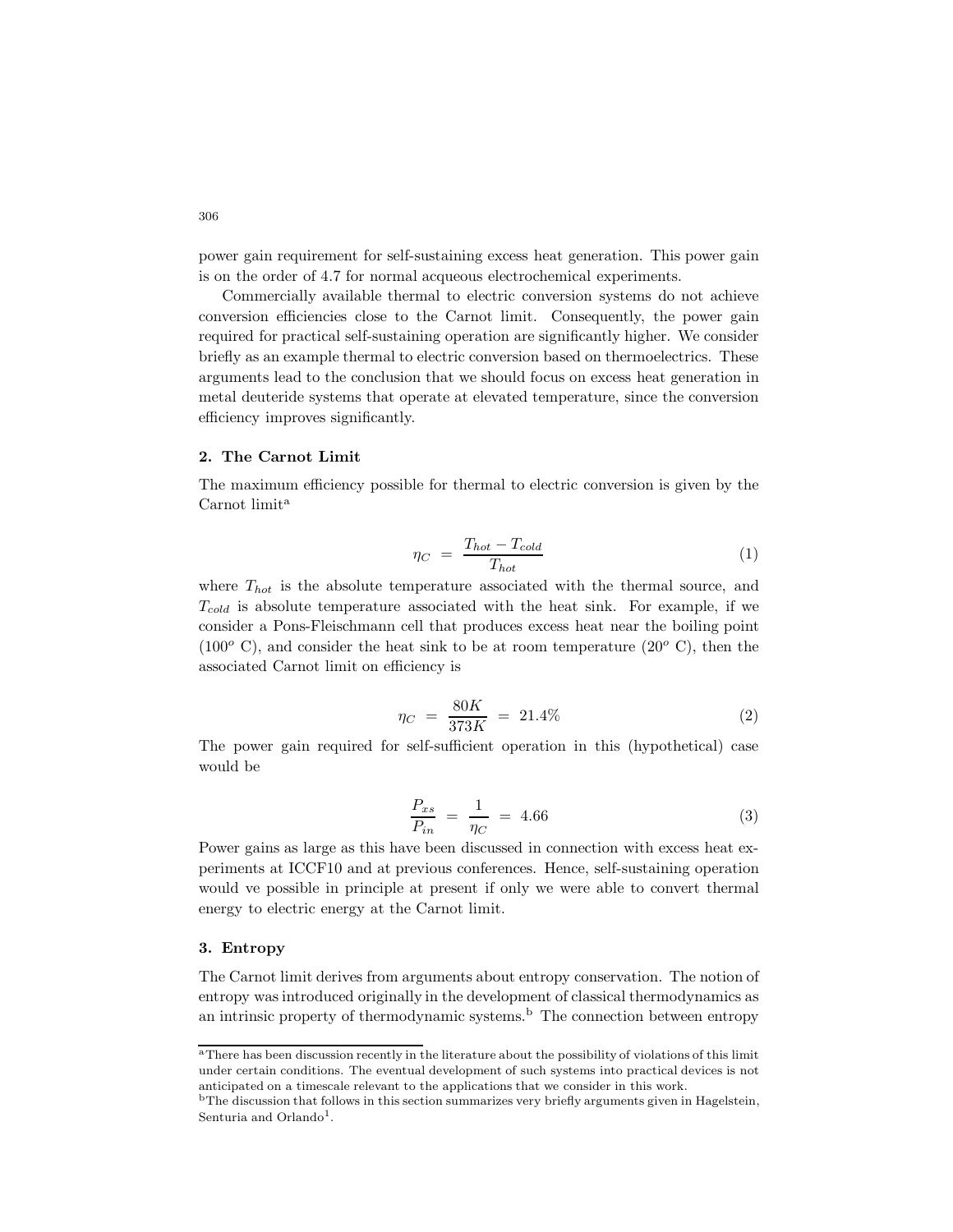and the microscopic states of a physical system was given in a famous paper of Planck as<sup>2</sup>

$$
S = k_B \ln \Omega \tag{4}
$$

where S is the entropy,  $k_B$  is Boltzmann's constant, and  $\Omega$  is the number of accessible microstates of the physical system under consideration. Although this may seem to be a bit like estimating how many angels can dance on the head of a pin, it is possible to perform this computation for many simple microscopic physical systems explicitly, either through analytic summations or integration, or using a computer to estimate the number of accessible microstates.

The fundamental postulate of thermodynamics is that all accessible microstates are equally probable in thermodynamic equilibrium. The occupation probability of any single state is then  $1/\Omega$ . The determination of equilibrium conditions between different thermodynamical systems ultimately boils down to establishing conditions under which this is true for all accessible microstates of the different systems. If energy can be exchanged between two systems, then equilibrium is established when

$$
\frac{\partial S_1}{\partial E_1} = \frac{\partial S_2}{\partial E_2} \tag{5}
$$

where the number of atoms or electrons, the volume and other parameters of each system are held constant. If the system is not in thermal equilibrium and this were not true, then the total entropy of both systems could increase by exchanging energy. The requirement that all accessible microstates be equally probable is consistent mathematically with the requirement that the two systems together on average be in states where the total entropy is maximized. Since the temperature is defined in terms of the entropy through

$$
\frac{1}{T} = \left(\frac{\partial S}{\partial E}\right)_{N,V} \tag{6}
$$

we find that the fundamental postulate leads to conditions where the total entropy is maximized, which is equivalent to the temperatures of the two systems being the same.

# **4. Carnot Limit and Entropy Conservation**

The Carnot limit can be interpreted as being the condition under which the flow of entropy is conserved through a thermal to electric conversion system. We consider the situation illustrated in Figure 1, in which heat flows through an idealized singlestage thermoelectric converter. The heat per unit area (heat flux) entering into the converter at the hot side is Q*hot*, and the heat flux per unit area that leaves the cold side is Q*cold*. The difference in the two heat flows is assumed to be the power per unit area delivered to the electrical load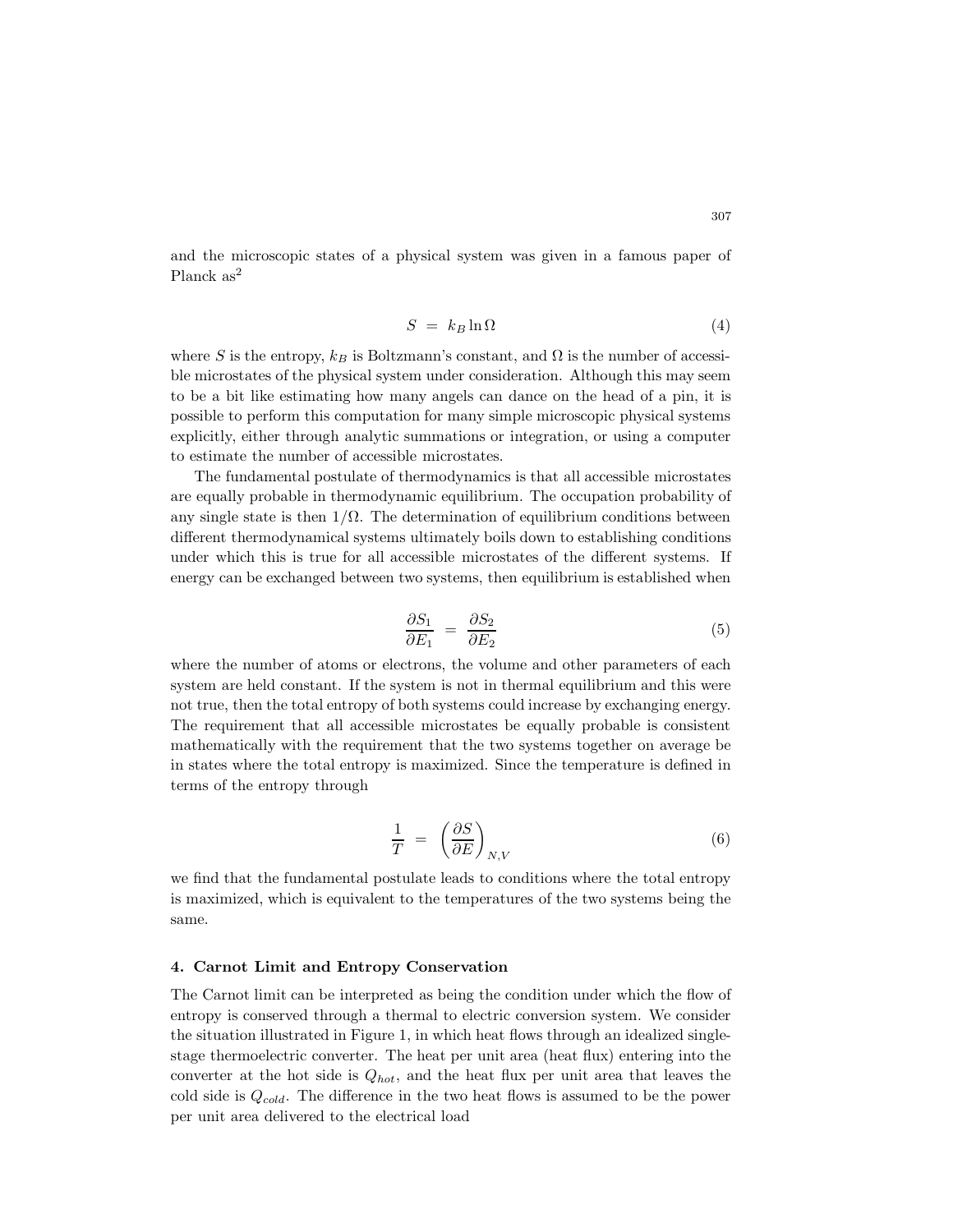

Figure 1. Schematic of thermal to electric conversion system. Heat flows through the converter, with  $Q_{hot}$  entering on the hot side at temperature  $T_{hot}$ , and  $Q_{cold}$  at temperature  $T_{cold}$  leaves on the cold side.

$$
Q_{load} = Q_{hot} - Q_{cold} \tag{7}
$$

In terms of these variables, the conversion efficiency is

$$
\eta = \frac{Q_{load}}{Q_{hot}} = \frac{Q_{hot} - Q_{cold}}{Q_{hot}} \tag{8}
$$

In association with heat flow, there is an etropy flow that is related to the heat flow according to

$$
s = \frac{Q}{T} \tag{9}
$$

where  $s$  is the entropy per unit time and per unit area. The relation between entropy flow and heat flow depends on the details of the quantum system, states and state occupation, but for near-thermal distributions of electrons and holes this relation holds. Phononic heat conduction also satisfies this relation between heat flux and entropy flux.

It is possible for a thermoelectric converter to add to the entropy flowing through it. For example, if no thermal to electric conversion occurs, then the input heat flow at high temperature will match the heat flow leaving at low temperature. The same heat flux at low temperature implies a higher entropy flux than at high temperature, due to the relationship between entropy flux and heat flux of Equation (9).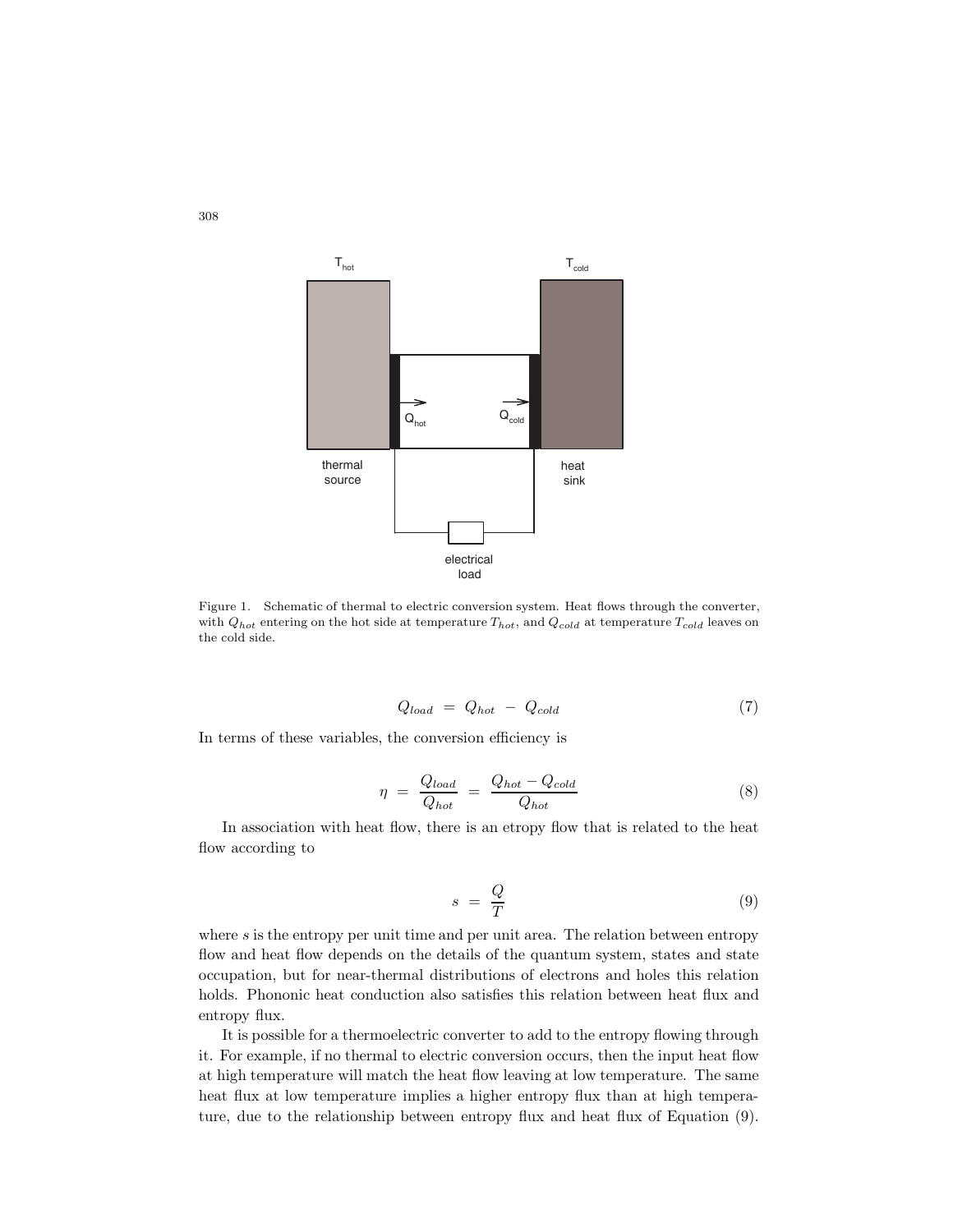Consequently, in this case the thermoelectric is increasing the entropy associated with the heat flow.

Let us suppose now that we have a hypothetical perfect thermoelectric that converts as much heat to electricity as possible, subject to the requirement that the entropy flow cannot be reduced from the input value. In this case, the best that the converter can do is to maintain a constant entropy flux. In this case the heat flux is now a function of temperature in the thermoelectric

$$
Q(T) = Ts \tag{10}
$$

where s is assumed fixed. Under these conditions, the conversion efficiency is

$$
\eta = \frac{Q_{hot} - Q_{cold}}{Q_{hot}} = \frac{T_{hot}s - T_{cold}s}{T_{hot}s} = \frac{T_{hot} - T_{cold}}{T_{hot}}
$$
(11)

Hence, the Carnot limit in this example is a statement of entropy conservation. The only way to improve on the Carnot limit from this perspective is to work with a system in which the ratio of heat flow to entropy flow has a different dependence on absolute temperature.

## **5. Thermoelectric Current and Voltage Relations**

The thermoelectric effect, at least as far as is relevant to thermal to electric energy conversion, shows up as an open-circuit voltage when a temperature gradient is applied across a thermoelectric material. This basic effect is accounted for in the Onsager current relation<sup>3</sup>

$$
\mathbf{J} = \sigma \left[ \nabla \frac{\epsilon_F}{q} - \Sigma \nabla T \right] \tag{12}
$$

where **J** is the current density,  $\sigma$  is the electrical conductivity,  $\Sigma$  is the thermopower, and  $\epsilon_F$  is the Fermi level. Under open-circuit condition (such that  $\mathbf{J} = 0$ ), a voltage drop is induced in the presence of a small temperature difference (such that the thermopower is constant), we can write this as

$$
v_{oc} = \Delta \frac{\epsilon_F}{q} = \Sigma \Delta T \tag{13}
$$

The induced voltage can be used to drive an electrical load.

The current and voltage relation for the thermoelectric in this model is linear. The short circuit current density is given by the thermoelectric current density

$$
J_{TE} = \sigma \Sigma \frac{\Delta T}{L} \tag{14}
$$

where  $L$  is the thickness of the thermoelectric. The voltage as a function of current density is given by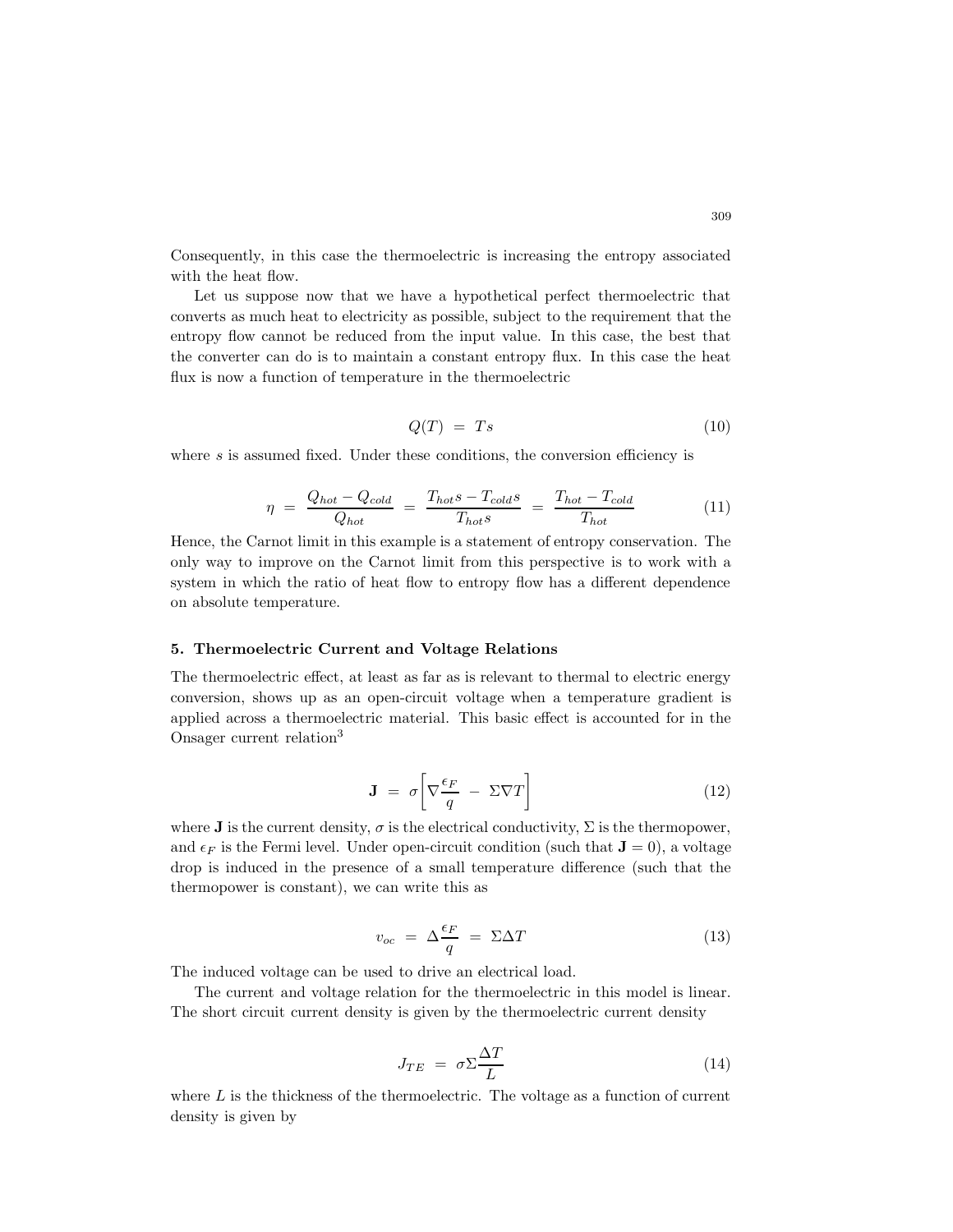$$
v(J) = v_{oc} \left[ 1 - \frac{J}{J_{TE}} \right] = \frac{L}{\sigma} (J - J_{TE}) \tag{15}
$$

The power delivered to the load per unit area is

$$
Q_{load}(J) = Jv(J) = \frac{L}{\sigma}J(J_{TE} - J)
$$
\n(16)

# **6. Efficiency of Conversion**

We are interested in estimating the efficiency of the thermal to electric conversion for this device. In the simplest relevant model, we assume that the heat flow into the device is determined by the thermal conductivity

$$
Q_{hot} = \kappa \frac{\Delta T}{L} \tag{17}
$$

In this case, the efficiency as a function of current density is

$$
\eta(J) = \frac{Q_{load}}{Q_{hot}} = \frac{L^2}{\sigma \kappa \Delta T} J(J_{TE} - J)
$$
\n(18)

The maximum efficiency is obtained in this model when the current density is half of the thermoelectric current density, which leads to

$$
\eta_{max} = \frac{L^2 J_{TE}^2}{4\sigma \kappa \Delta T} = \frac{\sigma \Sigma^2 \Delta T}{4\kappa} \tag{19}
$$

This can be rewritten in terms of the Carnot limit as

$$
\eta_{max} = \frac{\sigma \Sigma^2 T_{hot}}{4\kappa} \frac{\Delta T}{T_{hot}} = \frac{\sigma \Sigma^2 T_{hot}}{4\kappa} \eta_C \tag{20}
$$

The goodness of the thermoelectric for energy conversion then is proportional to the material parameters in the ratio

$$
Z = \frac{\sigma \Sigma^2}{\kappa} \tag{21}
$$

where  $Z$  is the Ioffe figure of merit. The product of this figure of merit and the absolute temperature produces a dimensionless figure of merit

$$
ZT = \frac{\sigma \Sigma^2 T}{\kappa} \tag{22}
$$

that is widely used to characterize thermoelectric materials. Within the simple model under consideration, the maximum efficiency in terms of the dimensionless figure of merit is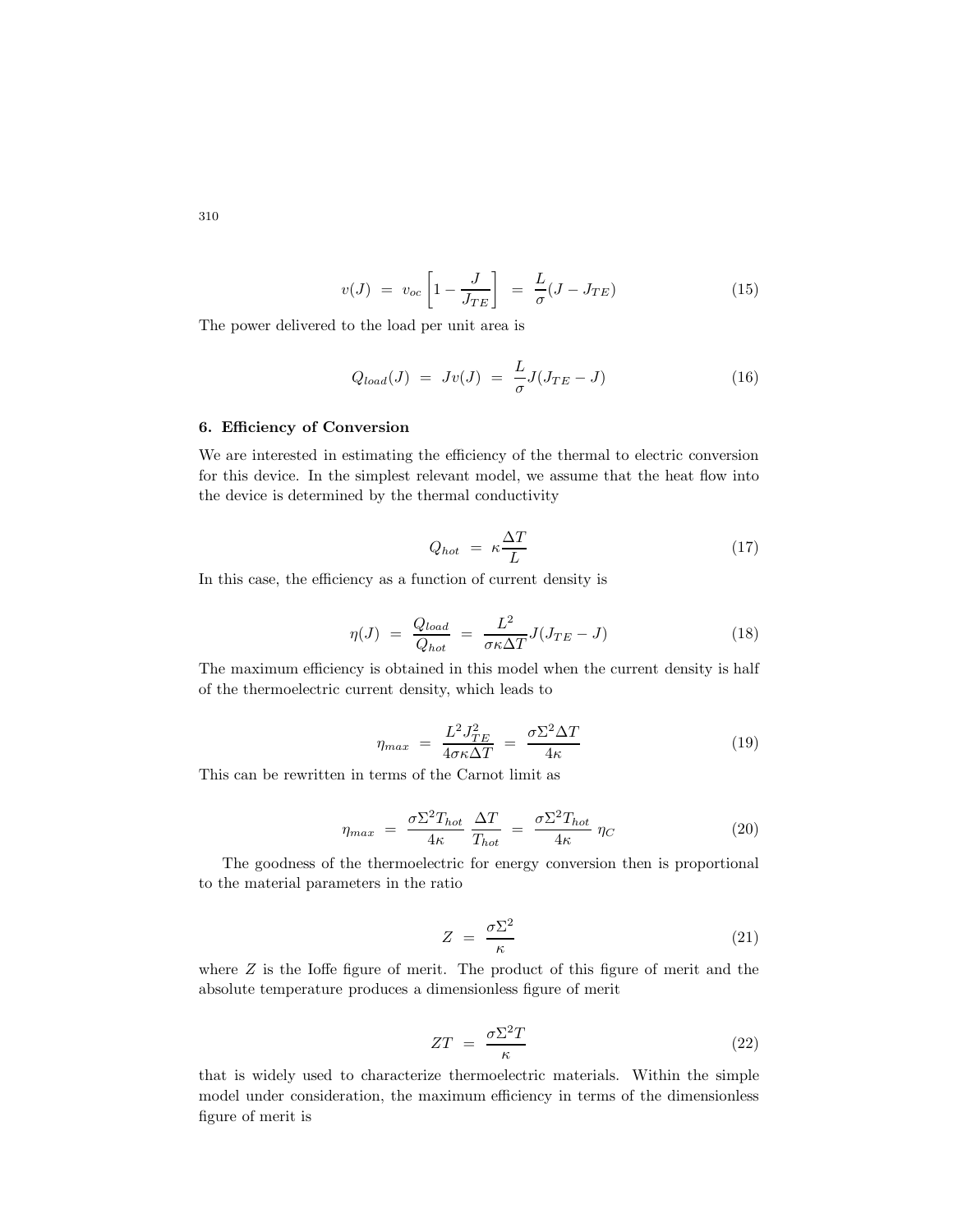

Figure 2. Optimum efficiency in terms of dimensionless figure of merit *ZT* .

$$
\eta_{max} = \frac{1}{4} ZT \eta_C \tag{23}
$$

This optimization is usually carried out with a better model for the heat flow into the hot side of the thermoelectric. The simple model that we have examined leaves out two effects that are import. There is a heat flow associated with the current, which increases the input power and reduces the efficiency. There is also an incremental heat flow out of the thermoelectric, that is often modeled as being half of the total power dissipated in the thermoelectric. Together, this leads to an improved estimate for the hot side heat flux

$$
Q_{hot} = \kappa \frac{\Delta T}{L} + \Sigma TJ - \frac{L}{2\sigma}J^2 \tag{24}
$$

If we recalculate the optimum efficiency using this model, we obtain the results illustrated in Figure 2.

### **7. Real Thermoelectric Converters**

From the previous section, we see that the attainable conversion efficiency of a thermoelectric depends on the material parameters. The goal of many research programs over the past 40 years has been to find thermoelectric materials with values of thermopower, electrical and thermal conductivity such that the dimensionless figure of merit  $ZT$  is maximized. The best thermoelectric materials presently available for applications have a figure of merit in the range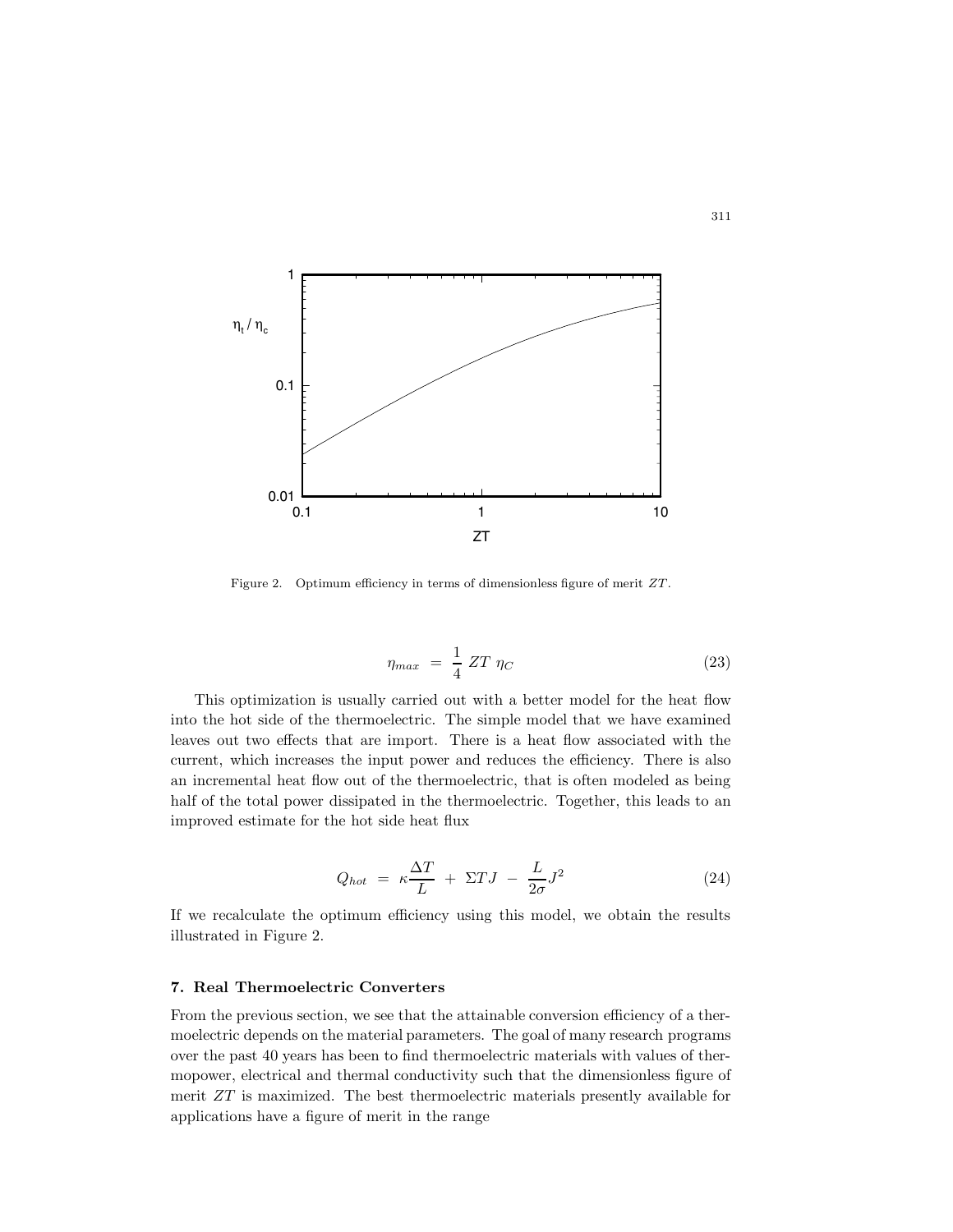$$
ZT \sim 2 \tag{25}
$$

A thermoelectric converter with a dimensionless figure of merit of 2 would convert heat to electricity at roughly  $28\%$  of the Carnot limit.<sup>c</sup> The absolute conversion efficiency for such a thermoelectric converter for a Pons-Fleischmann cell operating near the boiling point is

$$
\eta = 0.060 \tag{26}
$$

We see that the power gain required for self-sustaining operation is now

$$
\frac{P_{xs}}{P_{in}} = 16.7\tag{27}
$$

The efficiency of excess heat production in Pons-Fleischmann cells will need to improve substantially in order to achieve self-sustaining operation with this technology.

### **8. Discussion**

There are several general directions that one can proceed in light of the considerations outlined above. On the one hand, it may be appropriate to begin focusing greater effort on excess heat conversion at higher temperature, since the Carnot limit permits higher conversion efficiencies when the temperature difference is greater. There are many different approaches to this problem that have been discussed at the ICCF conferences and described in the literature:

- (1) Miles has proposed taking advantage of the increase in boiling point at ultrahigh concentration of salts in the electrolyte as a route to acqueous electrochemistry above 100*<sup>o</sup>* C
- (2) Nonacqueous electrochemistry in solvents with elevated boiling points
- (3) Electrochemistry in molten salts
- (4) Plasma discharge loading at elevated temperatures, as has been pursued at the Lutch Institute.

For example, if we assume that a high temperature discharge experiment produces excess heat at 1000*<sup>o</sup>* C, then the associated Carnot efficiency is 70%, and one might expect conversion to electricity at close to 20%.

There are ongoing research efforts that have as a goal the development of new converters that have a higher conversion efficiency. New thermoelectric materials are being developed that take advantage of layered materials to hinder thermal conductivity, and reduced dimension to increase the thermopower. Solid-state

<sup>c</sup>A search of commercial suppliers for thermoelectric converters on the web will not show very many devices available yet with a conversion efficiency this high.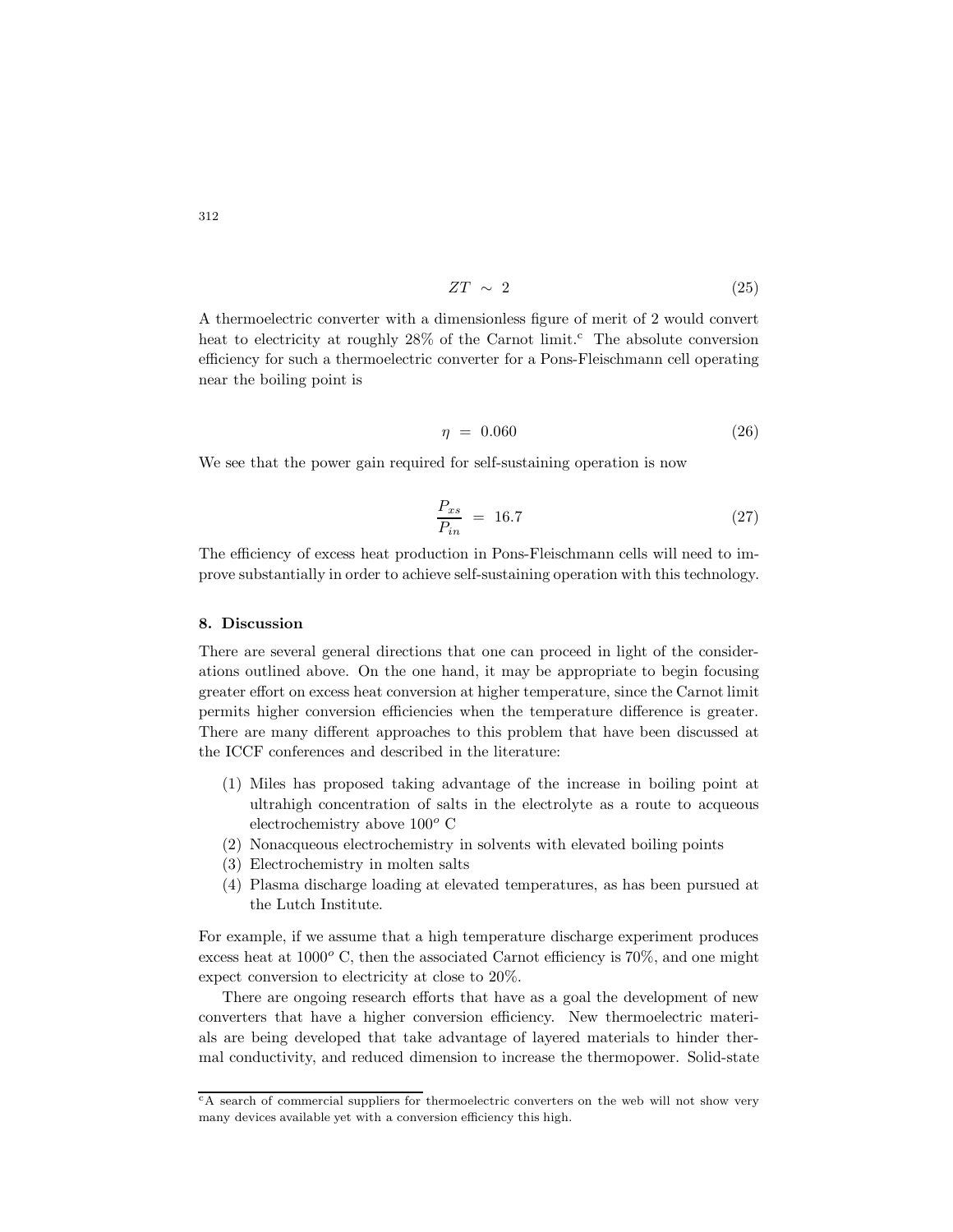

Figure 3. Carnot limit, and Carnot limit divided by 3, as a function of thermal source temperature assuming  $T_{cold} = 300K$ . The gray bubbles indicate approximate projected operating regimes for some of the different approaches.

thermionic conversion is being explored. Thermoelectric semiconductors with emitter layers and blocking layers have recently shown performance well beyond that of bulk semiconductors. Research in the area of thermophotovoltaics continues to show promise for achieving high conversion efficiency. Industrial electricity production at present is done primarily with gas and steam turbine technology. Absolute conversion efficiencies with these technologies are be in the range of  $30\% - 40\%$ , where the higher numbers correspond to systems with very high operating temperatures and regeneration.

This discussion motivates us to consider approaches to the excess heat problem that do not require electrical drives. Early observations of the "heat after death" effect by Pons and Fleischmann indicated that electrolysis is probably not a prerequisite for excess heat production. The Case cell is of interest in this discussion in that it operates without electrolysis or internal currents, and hence only requires heat to self-sustain. This is an important advantage in the effort to develop selfsustaining excess heat producing systems.

# **9. Summary and Conclusions**

We have considered in this paper very basic issues associated with thermal to electric conversion, in a paper intended to be a tutorial on the topic. The Carnot limit is fundamental to the problem, and we view the Carnot limit as a thermodynamic limit of an ideal converter that does not generate entropy in association with the conversion process. Practical thermal to electric conversion at present achieves conversion efficiencies well below the Carnot limit in the case of small scale converters.